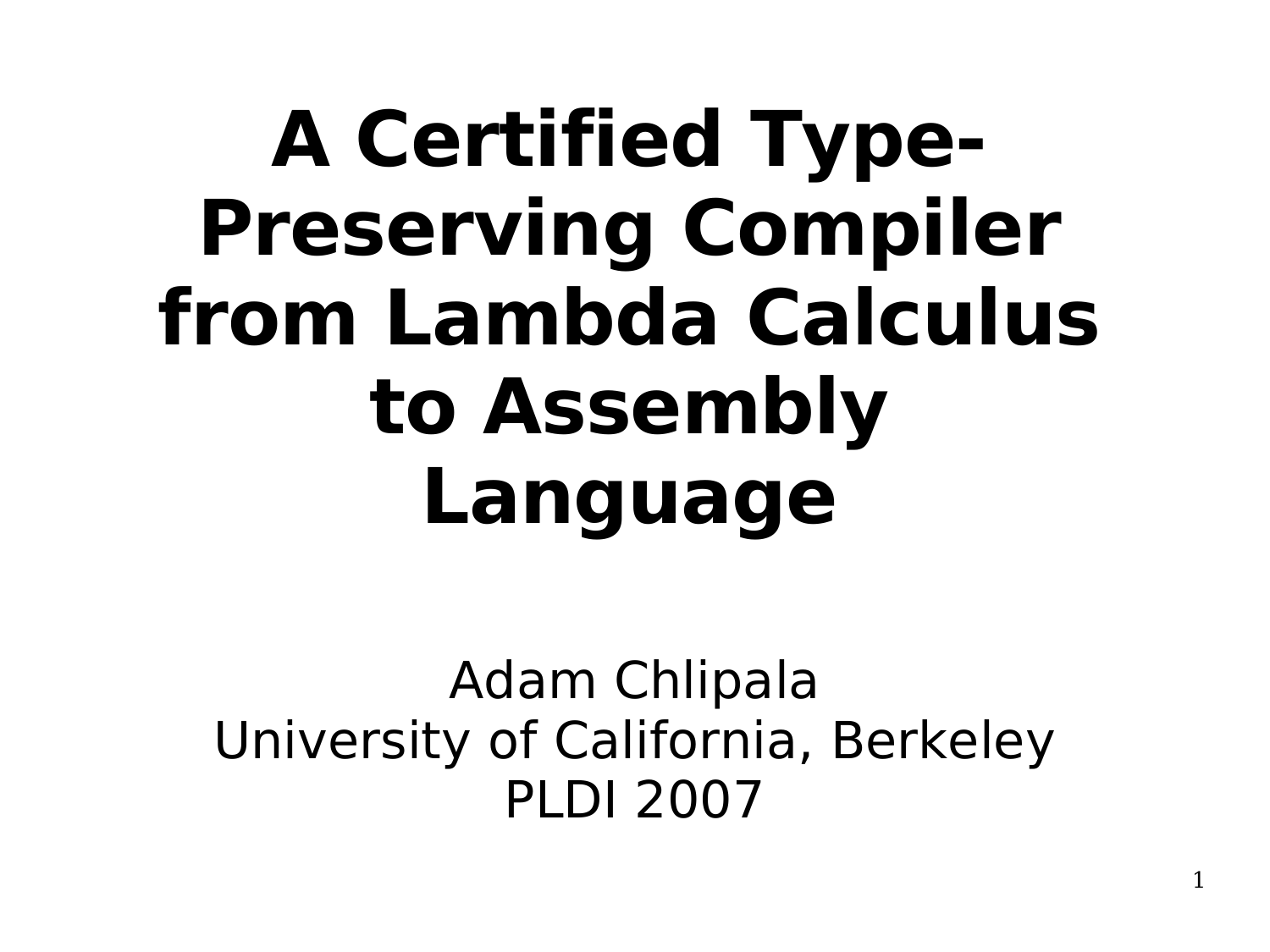# Why Certified Compilers?

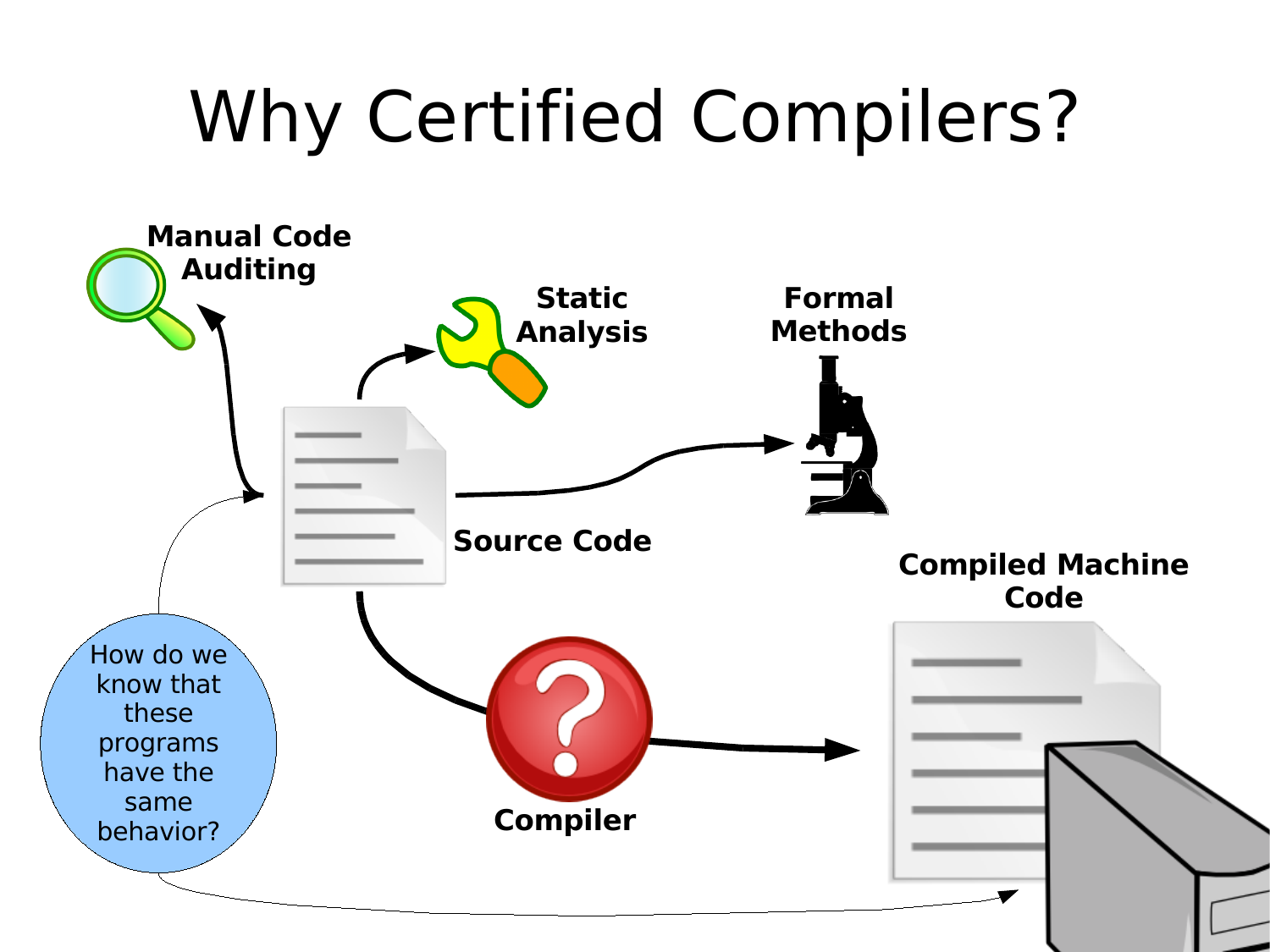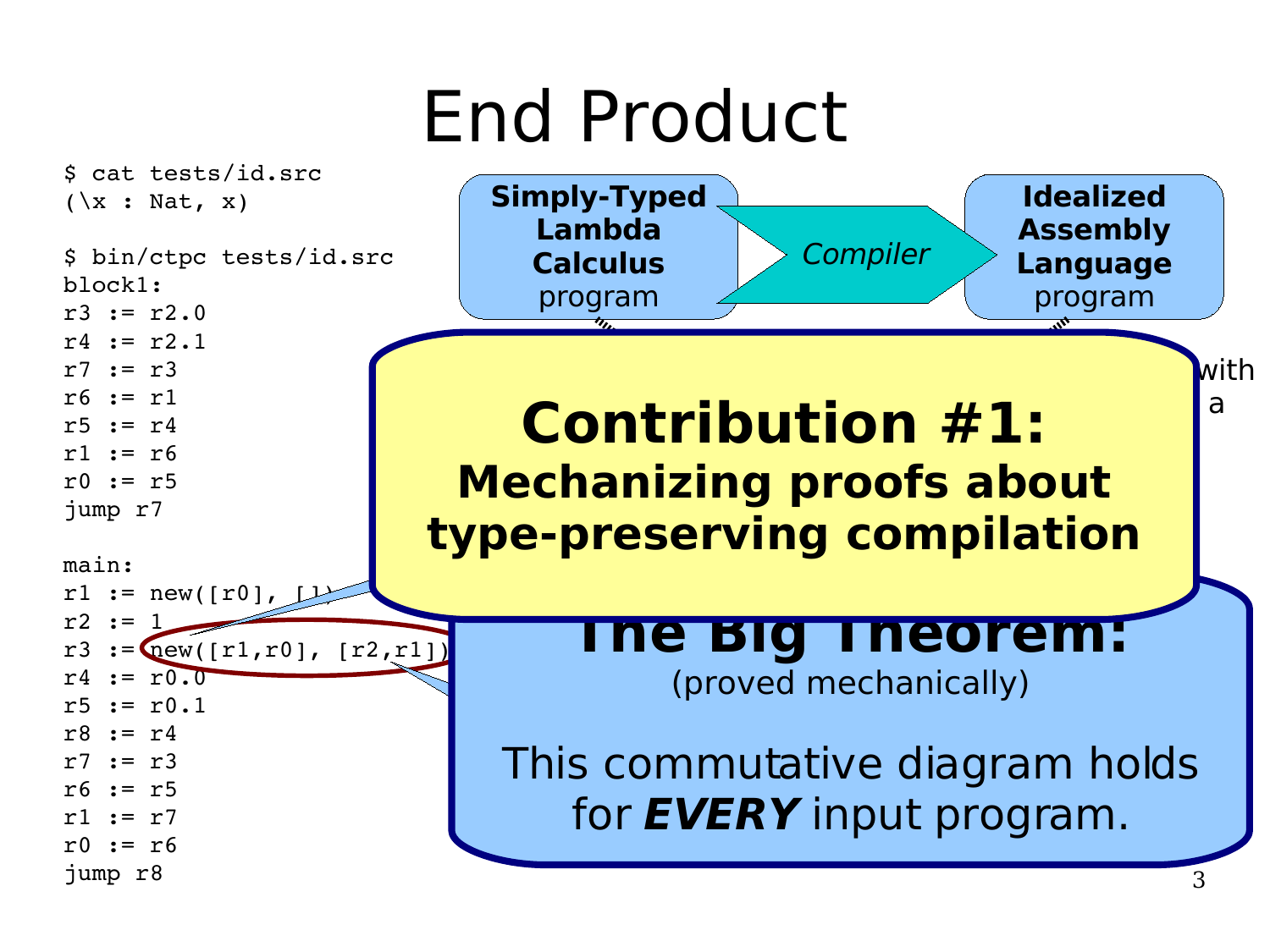# Architecture

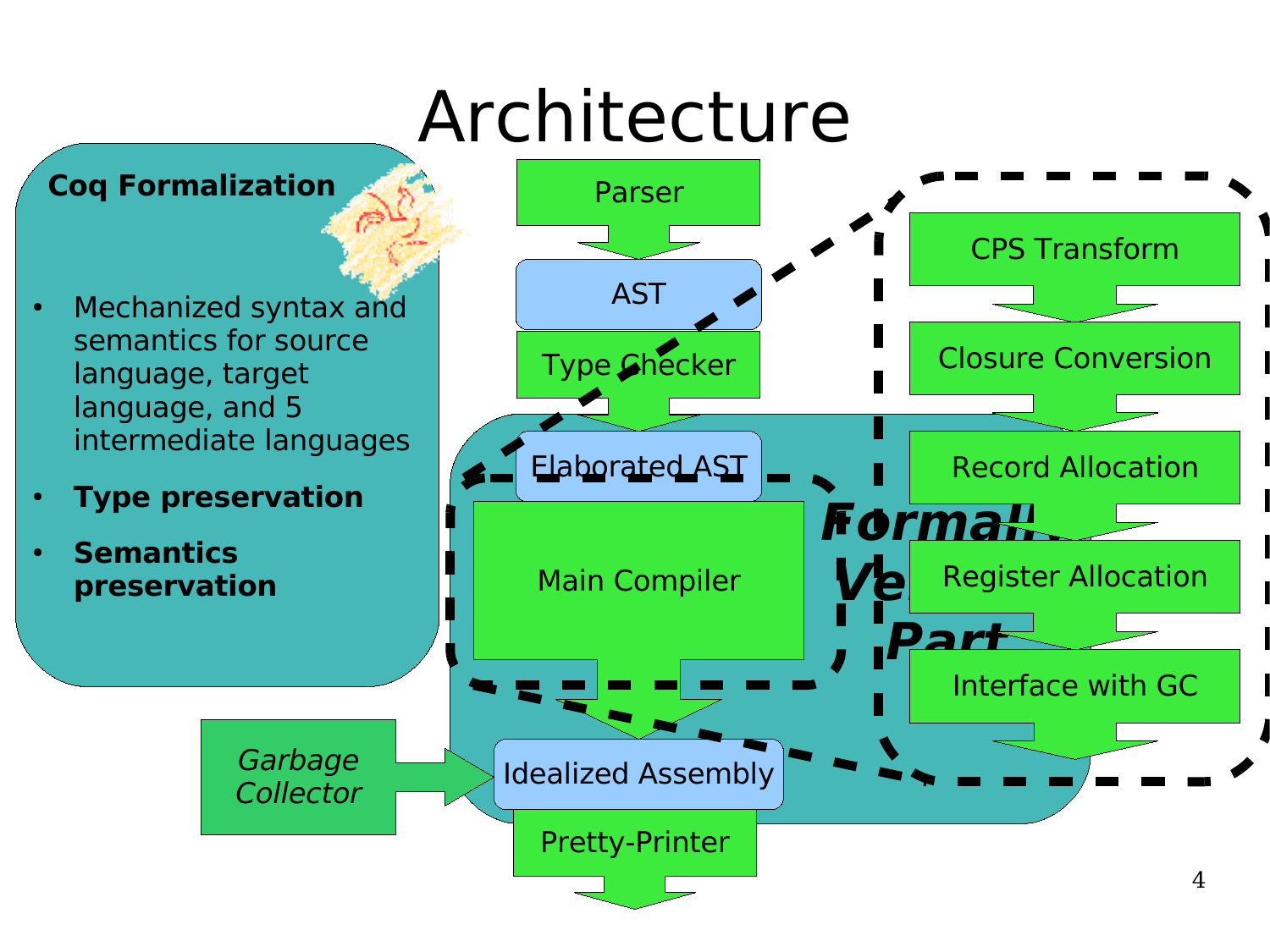# Engineering a Correctness Proof

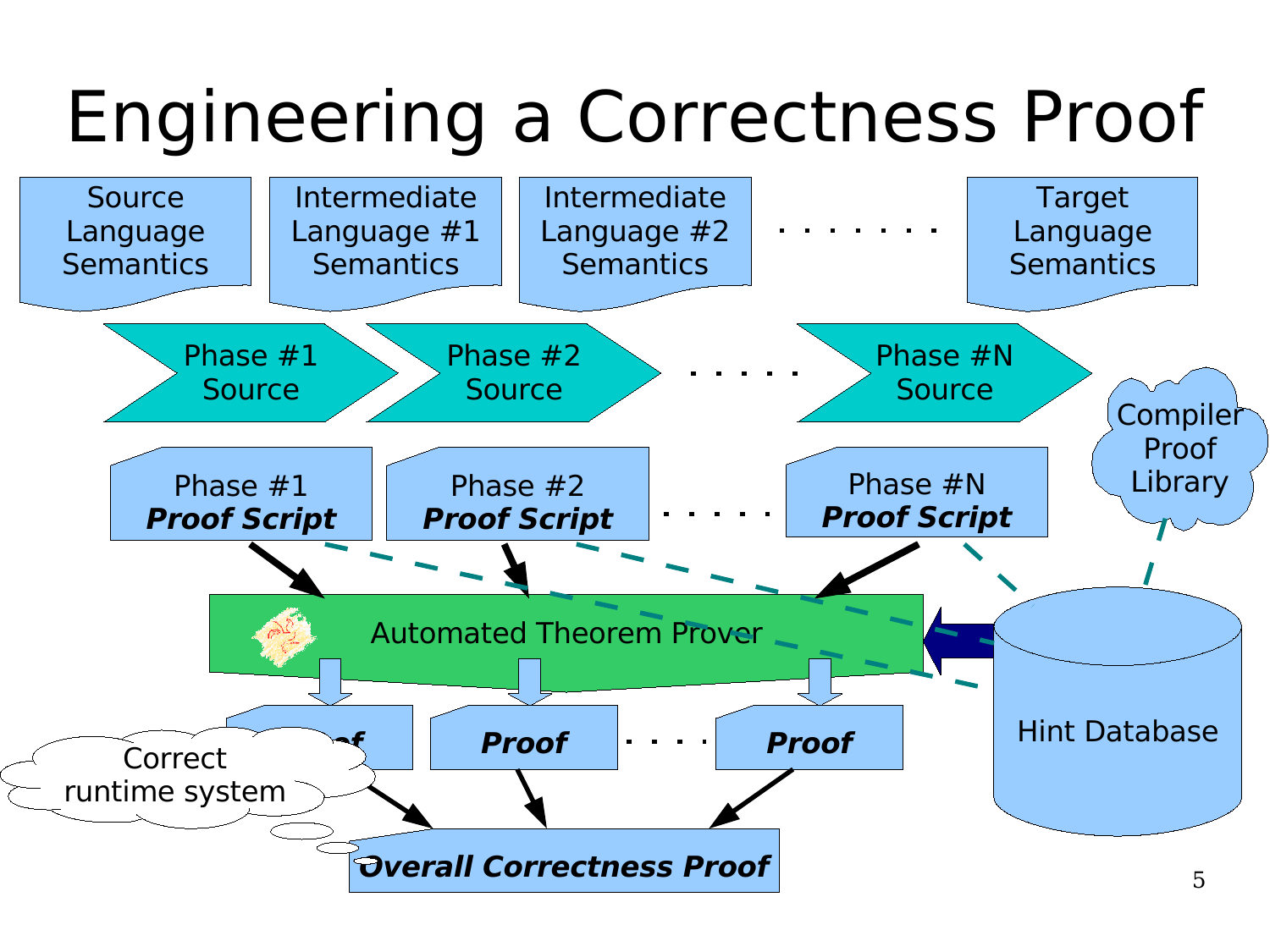### An Example

**type** ty = Int | Arrow **of** ty \* ty

```
type lty =
     LInt
    | LArrow of lty * lty
```
**type** exp = Const **of** int | Var **of** var | Lambda **of** var \* exp | Apply **of** exp \* exp

**type** lexp = LConst **of** int | LVar **of** var | LLambda **of** var \* lexp | LApply **of** exp \* lexp | LLet **of** var \* lexp \* lexp

#### **Objective:**

**Compile lexps into exps using this identity: let**  $x = e_1$  in  $e_2 \simeq (\lambda x. e_2) e_1$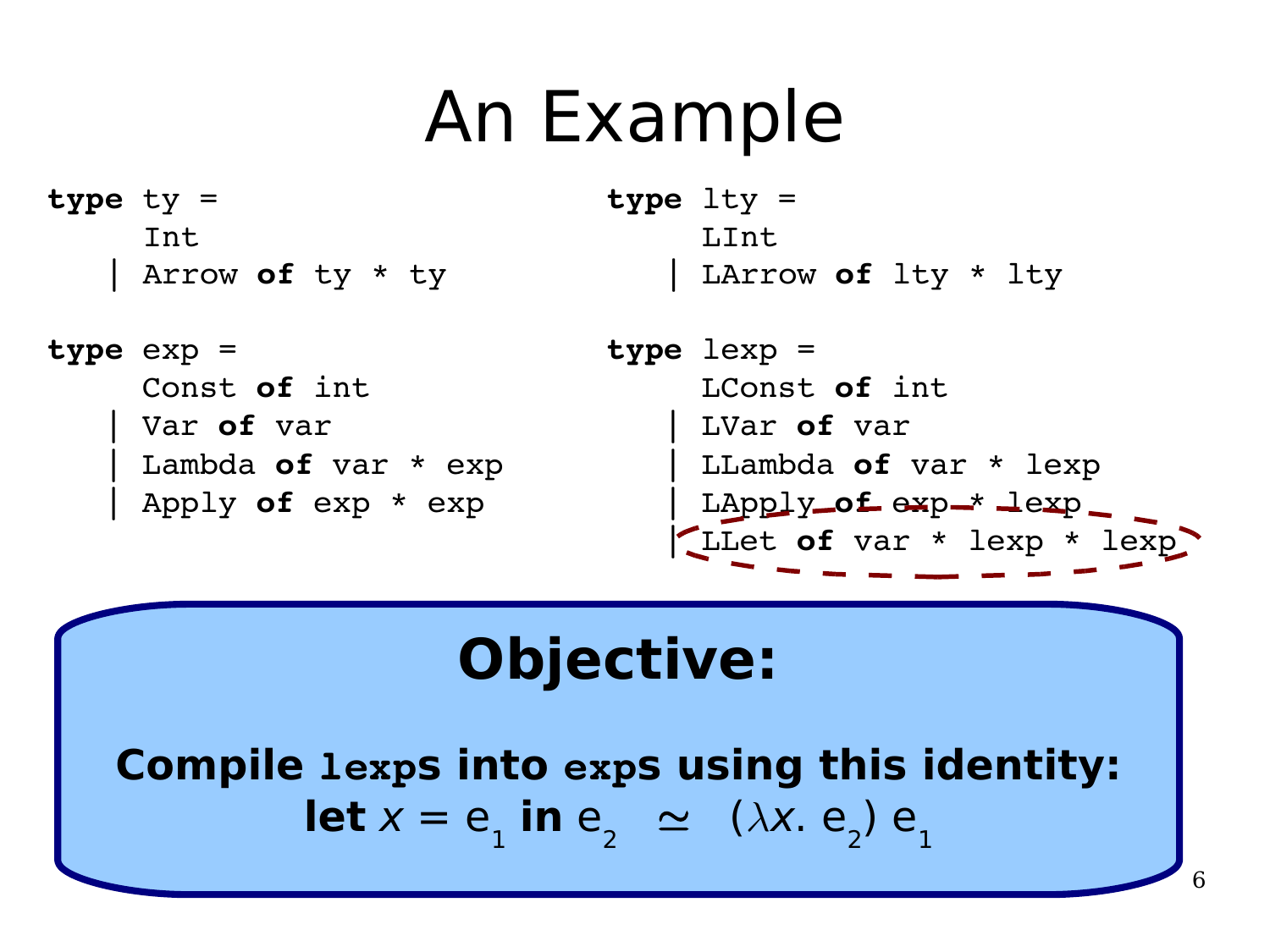#### First Attempt

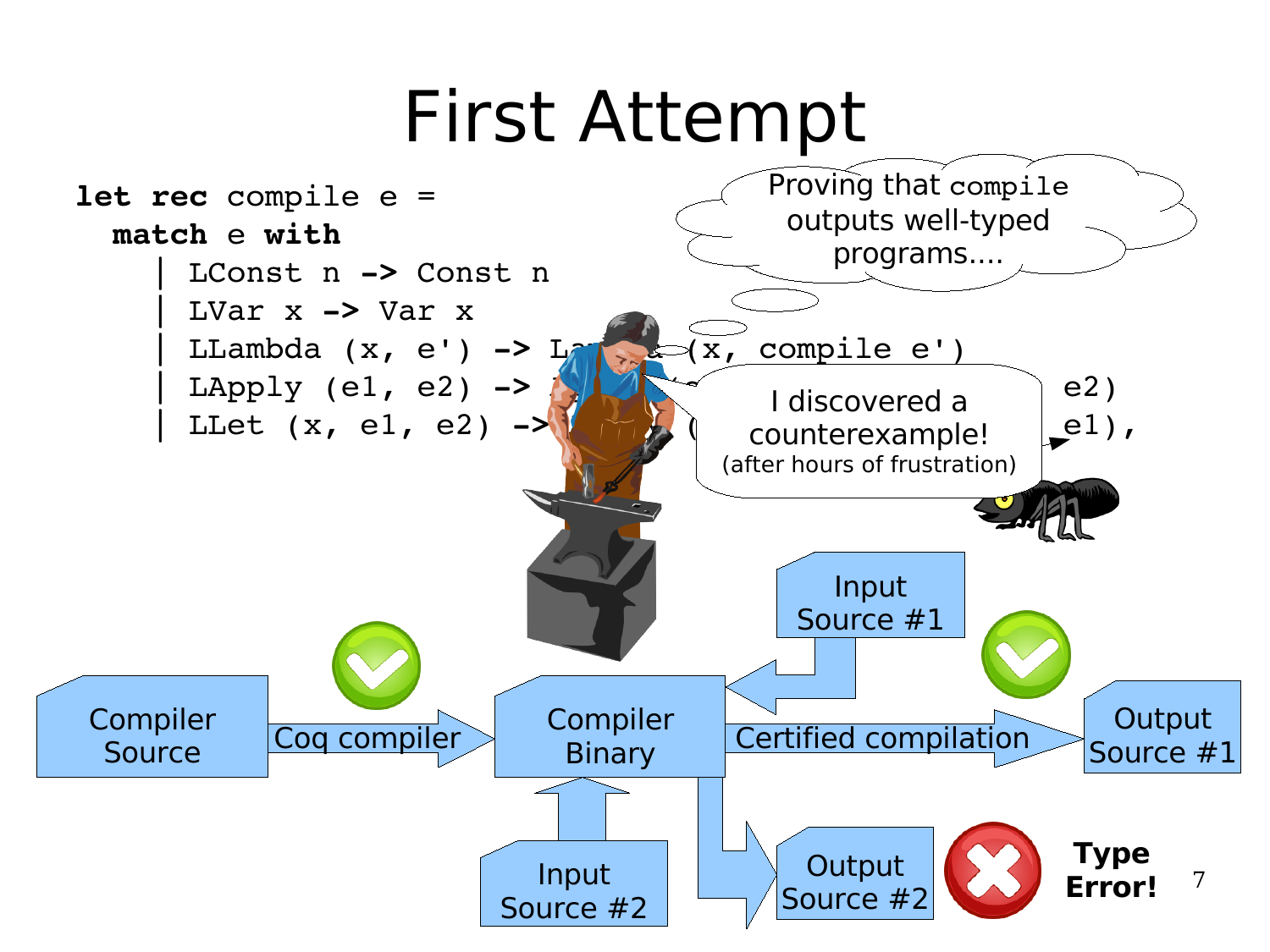

#### **Idea:**

**Represent expressions as their** (strongly-typed) **typing derivations**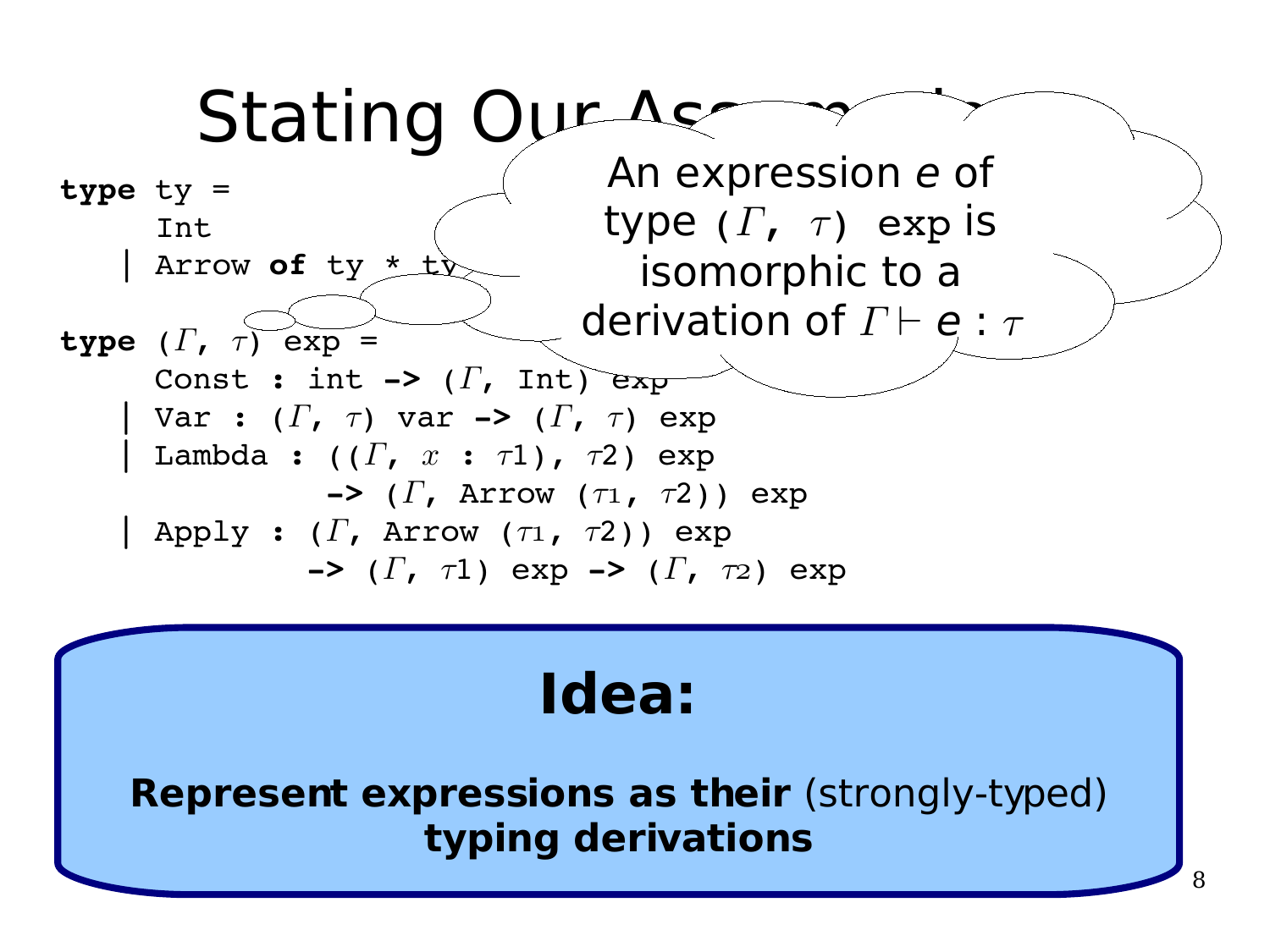### Second Attempt

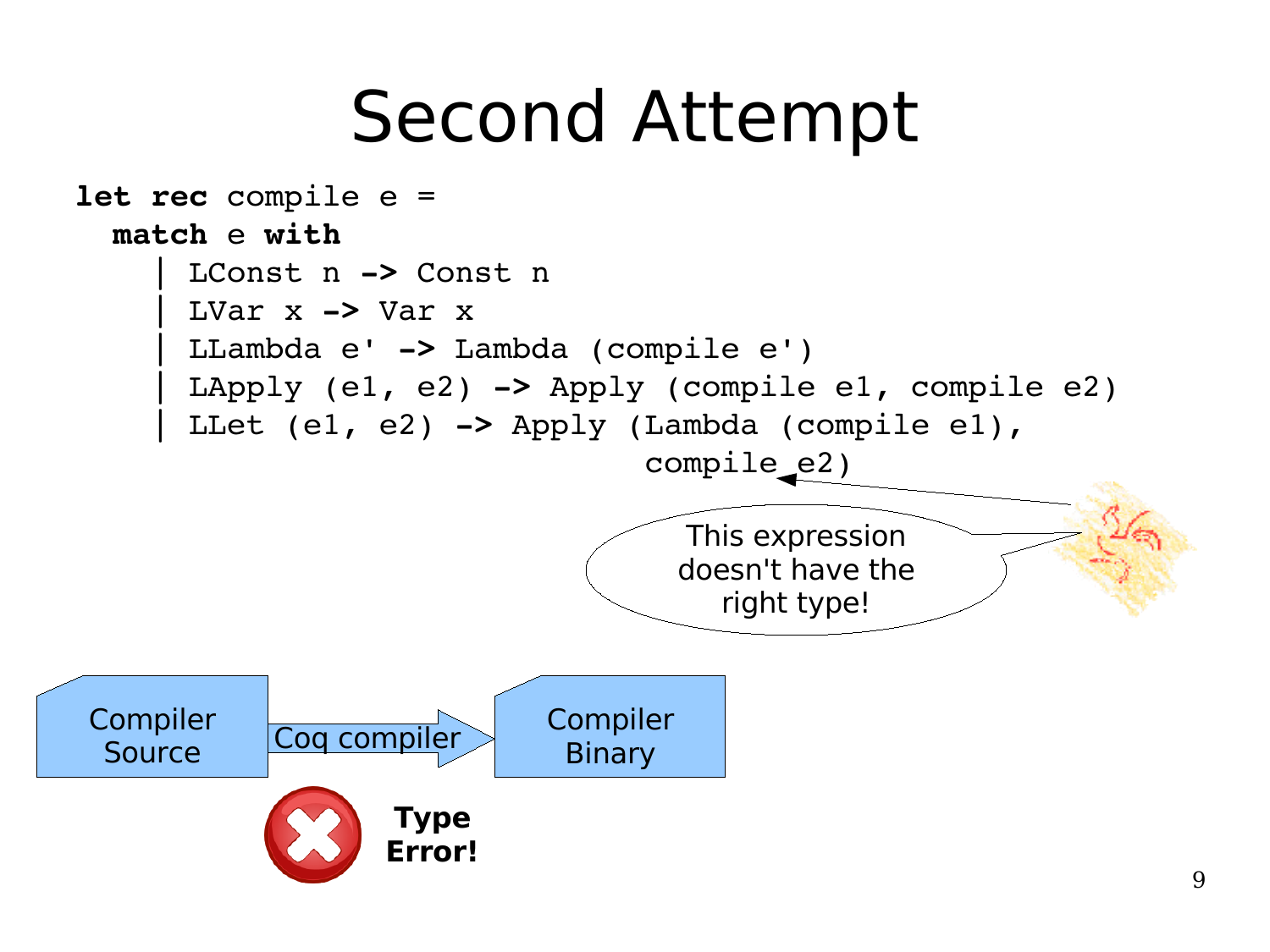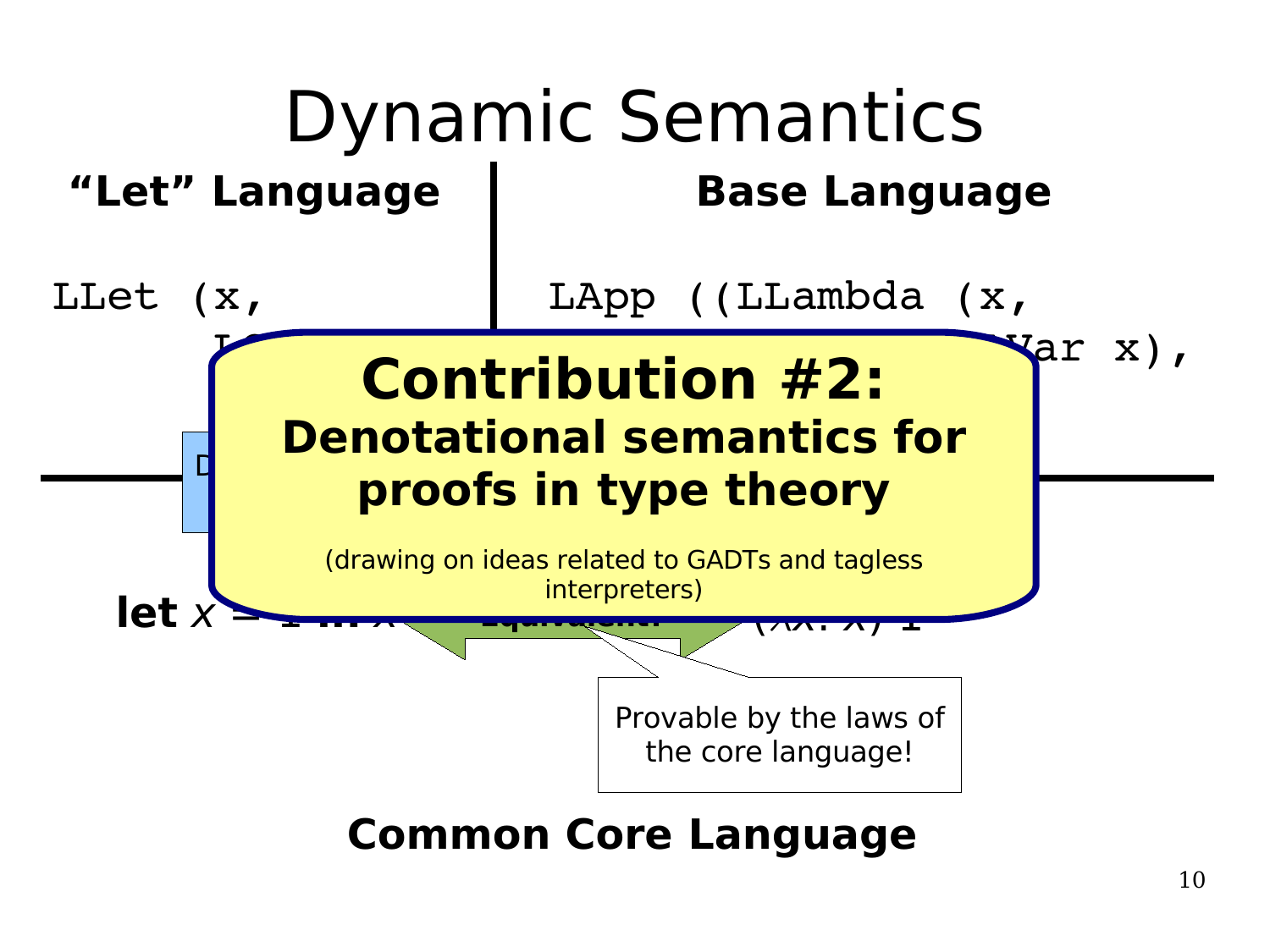#### Inside a Proof

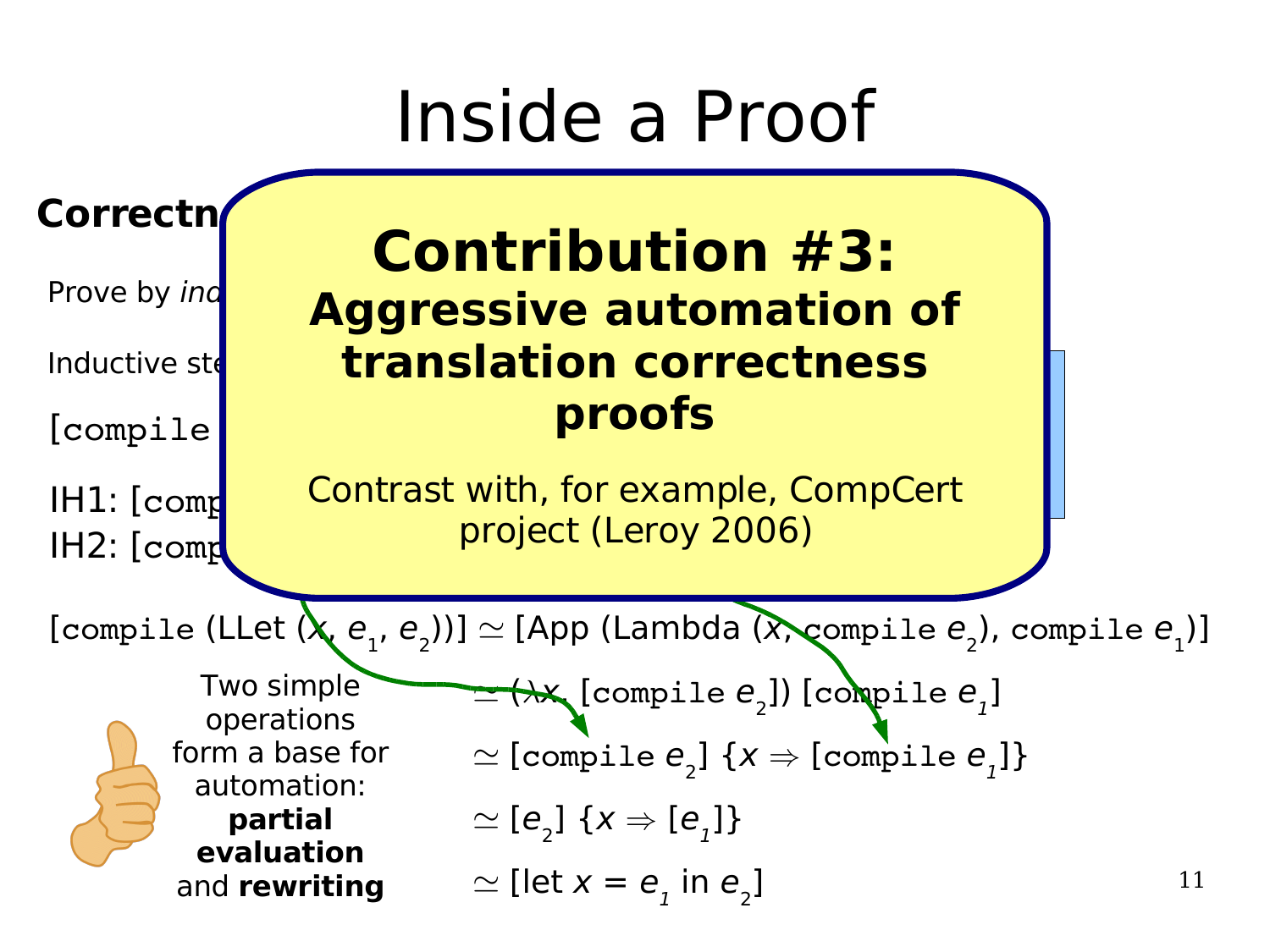

(just implementation) (implementation + proofs) $_{12}$ **Total**: ~600 LOC **uncertified** vs. ~5000 LOC **certified**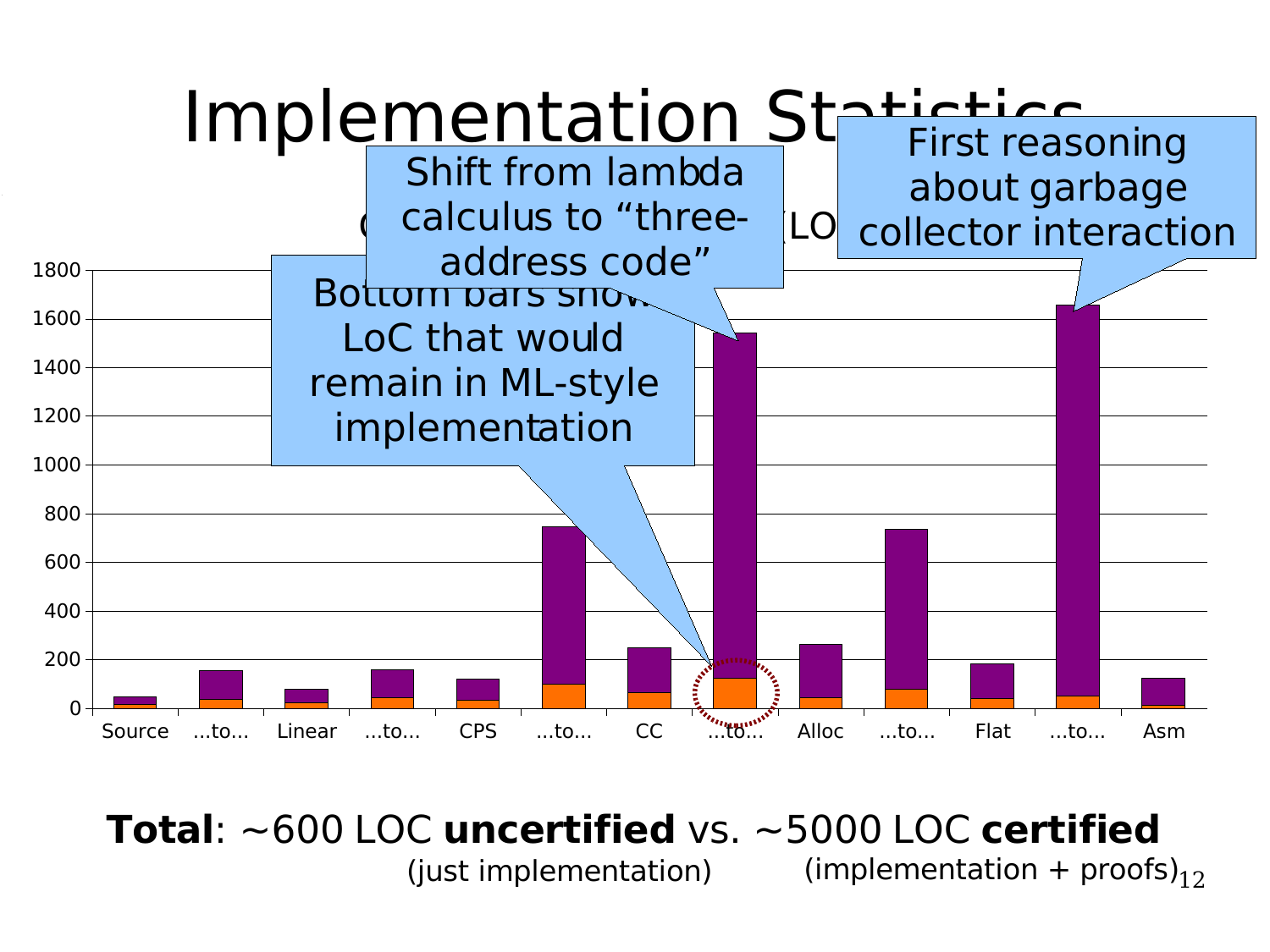# Conclusion

• One more step toward mostly-automated correctness proofs for all of our compilers. :-)

#### Code and documentation on the web at: http://ltamer.sourceforge.net/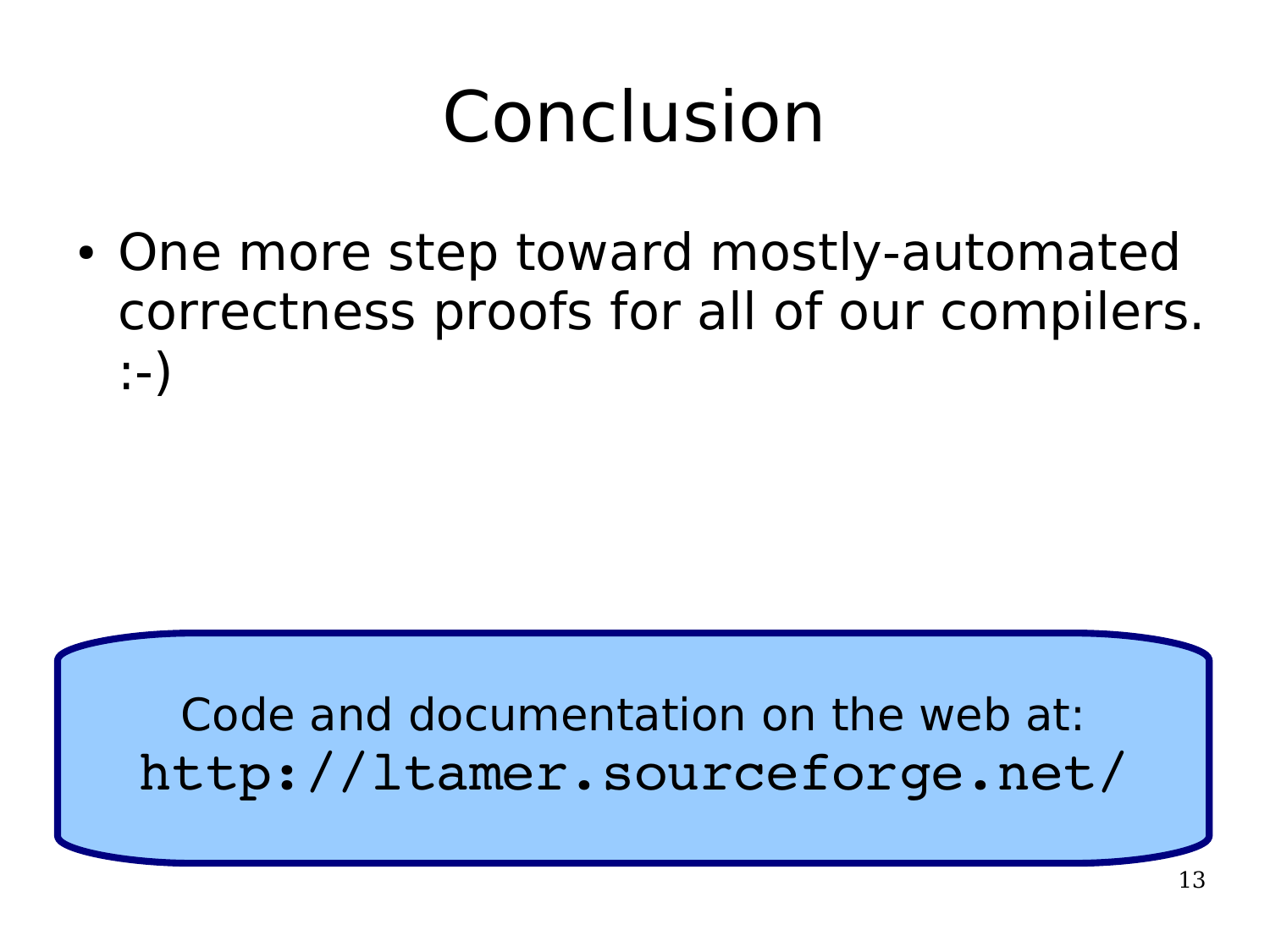# Key Innovations of This Work

- Proofs about a **type-preserving compiler**
- **Dependently-typed abstract syntax**
	- Static type checking ensures that compiler phases produce well-typed terms.
- **Denotational semantics**
	- ...as opposed to operational semantics used in most mechanized proofs
- **Proof automation**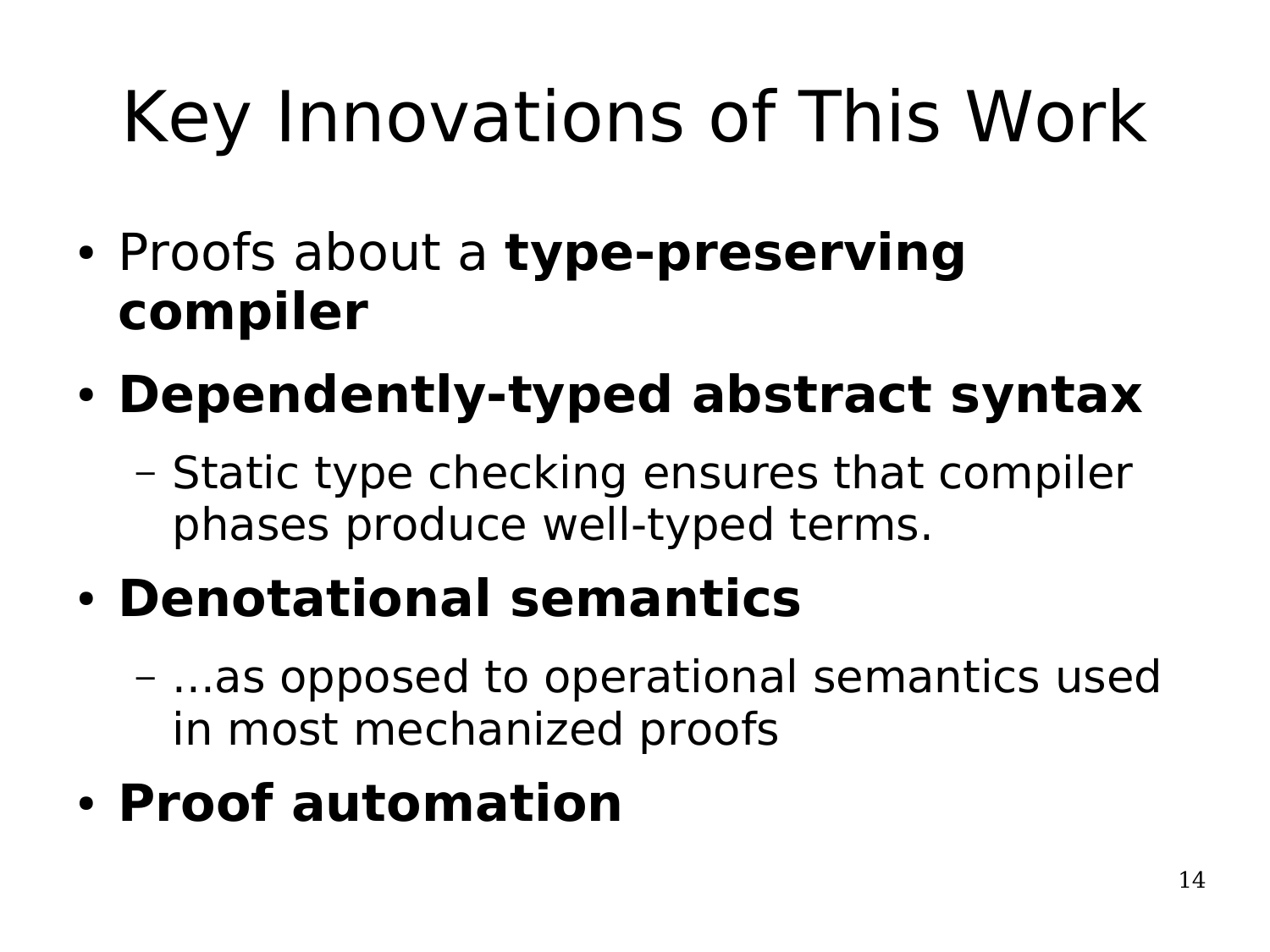### Certified CPS Translation in 250 lines

#### Require Import List.

Require Import LambdaTamer.LambdaTamer. Require Import LambdaTamer.Tactics.

#### Set Implicit Arguments.

Inductive sty : Set := | SBool : sty | SArrow : sty -> sty -> sty | SProd : sty -> sty -> sty.

Inductive sterm : list sty -> sty -> Set := | SVar : forall G t,<br>| SVar : forall G t,<br>| Var G t Var G t -> sterm G t | SConst : forall G, bool -> sterm G SBool | SLam : forall G dom ran, sterm (dom :: G) ran -> sterm G (SArrow dom ran) | SApp : forall G dom ran, sterm G (SArrow dom ran) -> sterm G dom -> sterm G ran | SPair : forall G t1 t2, sterm G t1  $-$  sterm  $G$  t2 -> sterm G (SProd t1 t2) | SFst : forall G t1 t2, sterm G (SProd t1 t2) -> sterm G t1 | SSnd : forall G t1 t2, sterm G (SProd t1 t2)  $-$  sterm  $G$  t2. Fixpoint styDenote (t : sty) : Set := match t with | SBool => bool | SArrow t1 t2 => styDenote t1 -> styDenote t2 | SProd t1 t2 => (styDenote t1 \* styDenote t2)%type end. Fixpoint stermDenote (G : list sty) (t : sty) (e : sterm G t) { struct e} : Subst styDenote G -> styDenote t := match e in (sterm G t) return (Subst styDenote G -> styDenote t) with | SConst \_ b => fun \_ => b  $|SVar_{--}v \Rightarrow$  VarDenote v<br>  $|Slam_{---}e^v \Rightarrow fun s x \Rightarrow s$ termDenote e' (SCons \_ x s)<br>  $|SAp_{---}e|$  e  $2 \Rightarrow fun s \Rightarrow$  (stermDenote e1 s) (stermDenote e2 s)<br>  $|SPar_{---}e1 e2 \Rightarrow fun s \Rightarrow$  (stermDenote e1 s, stermDenote e2 s) | SFst \_ \_ \_ e' => fun s => fst (stermDenote e' s) | SSnd \_ \_ \_ e' => fun s => snd (stermDenote e' s) end. Inductive cty : Set := | CBool : cty | CCont : cty -> cty  $|$  CProd : cty -> cty -> cty. Inductive cprimexp : list cty -> cty -> Set := | CVar : forall G t, Var G t -> cprimexp G t | CConst : forall G, bool -> cprimexp G CBool | CLam : forall G t, cexp (t :: G) tt -> cprimexp G (CCont t) | CPair : forall G t1 t2, Var G t1 -> Var G t2 -> cprimexp G (CProd t1 t2) | CFst : forall G t1 t2, Var G (CProd t1 t2) -> cprimexp G t1 | CSnd : forall G t1 t2, Var G (CProd t1 t2) -> cprimexp G t2 with cexp : list cty -> unit -> Set := | CLet : forall G t, cprimexp G t  $\rightarrow$  cexp (t  $\therefore$  G) tt

#### -> cexp G tt | CCall : forall G t, Var G (CCont t) -> Var G t  $\rightarrow$  cexp G tt.

Syntactify cprimexp. Fixpoint ctyDenote (t : cty) : Set :=

 match t with  $|$  CPool  $=$  bool  $|$  CCont t1 => ctyDenote t1 -> bool  $|$  CProd t1 t2 => (ctyDenote t1  $*$  ctyDenote t2)%type end.

Definition contTy (\_ : unit) := bool.

Definition withCont\_bind (A B : Set) (v : A) (f : A -> B) : B := f v.

Fixpoint cprimexpDenote (G : list cty) (t : cty) (e : cprimexp G t) { struct e} : Subst ctyDenote G -> ctyDenote t := match e in (cprimexp G t) return (Subst ctyDenote G -> ctyDenote t) with | Const L<sub>D</sub> => Van => b<br>| Clart \_\_v => VarDenote v<br>| Clarn \_\_e => fun s x => cexpDenote e' (SCons \_x s)<br>| Clarn \_\_e => fun s x => cexpDenote e' LS (VarDenote e2 s)<br>| Cfst \_\_\_e => fun s => fst (VarDenote e' s)<br>| CSnd \_\_\_e with exploented (G : list typ) (t: unit) (e : cexp G t) (struct e)<br>
: Subst ctyDenote G > contry t :=<br>
match en (cexp G t) cetum (Subst ctyDenote G -> contry t) with<br>  $|\text{CLE}_{--}e1 e2 = \text{Var}(S_{--}e1)$ <br>  $|\text{CLE}_{--}e1 e2 = \text{Var}(S_{--}e1$ Syntactify cprimexpDenote. Fixpoint cpsTy (t : sty) : cty := match t with | SBool => CBool | SArrow t1 t2 => CCont (CProd (cpsTy t1) (CCont (cpsTy t2))) | SProd t1 t2 => CProd (cpsTy t1) (cpsTy t2) end. Definition insert t G (e : cexp (t :: G) tt) t' : cexp (t :: t' :: G) tt := Cexp.lift' (t :: nil) G e t'. Definition insert2 t1 t2 G (e : cexp (t1 :: t2 :: G) tt) t' : cexp (t1 :: t2 :: t' :: G) tt := Cexp.lift' (t1 :: t2 :: nil) G e t'. Fixpoint coster in (G : list sty) (t : sty) (e : sterm G t) {struct e}<br>
: cexp (CCont (cpsTy t) :: map cpsTy G) it :=<br>
match e in (sterm G t) return (cexp (CCont (cpsTy t) :: map cpsTy G) it) with<br>
| Scont (F v= \_)<br>
| SCO (CConst \_ b) (CCall (Next \_ (First \_ \_)) (First \_ \_)) | SApp \_ \_ \_ e1 e2 => CLet (CLam (CLet)<br>(CLam (CLam<br>| (CPair (First \_ \_) (Next \_ (Next \_ (First \_ \_))))<br>| (CCall (Next \_ (Next \_ (First \_ \_))) (First \_ \_))))<br>| (insert (insert (cpsTerm e2) \_) \_))) (insert (cpsTerm e1) \_) | SLam \_ \_ \_ e' => CLet (CLam (Cet)<br>
(CFst (First \_ \_))<br>
(CCall (Next \_ (First \_ \_))<br>
(CCall (Next \_ (First \_ \_)) (First \_ \_))<br>
| SPair \_ \_ \_ e1 e2 =><br>
| SPair \_ \_ \_ e1 e2 =><br>
| CLet (CLam (Let (CLam<br>
(CLet<br>
(CPair (Next \_ (First \_ \_)) (First \_ \_))<br>
(CCall (Next \_ (Next \_ (Next \_ (First \_ \_)))) (First \_ \_))))<br>(insert (insert (cpsTerm e2) \_) \_)))

 (insert (cpsTerm e1) \_) | SFst \_ \_ \_ e' => CLet (CLam (CLet (CFst (First \_ \_)) (CCall (Next \_ (Next \_ (First \_ \_))) (First \_ \_)))) (insert (cpsTerm e') \_)  $|$  SSnd  $_e$  =><br>CLet (CLam CLet (CLam (CLet (CLam (First \_ \_))<br>
(CSnd (First \_ \_))) (First \_ \_)))) (First \_ \_))))<br>
(insert (cpsTerm e') \_)<br>
end. Fixpoint val\_lr (t : sty) : styDenote t -> ctyDenote (cpsTy t) -> Prop := match t return (styDenote t -> ctyDenote (cpsTy t) -> Prop) with | SBool => fun b1 b2 => b1 = b2 | SArrow dom ran => fun f1 f2 => forall x1 x2, val\_lr dom x1 x2<br>  $\rightarrow \infty$  ists res, (forall k, f2 (x2, k) = k res)<br>
| SProd t1 2 => fun p1 p2 =><br>
| Sal\_lr t1 (fst p1) (fst p2)<br>
| val\_lr t2 (snd p1) (snd p2)<br>
| Aval\_lr t2 (snd p1) (snd p2)

Definition Subst\_lr := Subst\_lr cpsTy val\_lr. Hint Unfold Subst\_lr.

Definition term.  $\vert$ r (G : list sty) (t : sty) (e1 : stem G t)<br>(e2 : cexp (CCont (cpsTy t) :: map cpsTy G) tt) : Prop :=<br>forall s1 s2, Subst\_Ir s1 s2<br>-> exists res, (forall k, cexpDenote e2 (SCons\_k s2) = k res)<br>/ val Ir

Lemma insert\_sound : forall G t t' (e : cexp (t :: G) tt)<br> (s : ctyDenote G)<br> (x : ctyDenote t') (x0 : ctyDenote t),<br> cexpDenote (insert e t') (SCons t x0 (SCons t' x s)) =<br> cexpDenote e (SCons t x0 s).<br>intros. replace (SCons t x0 (SCons t' x s)) with (liftSubst' (t :: nil) G (SCons \_ x0 s) \_ x); trivial. unfold insert.<br>generalize (CexpDenote.lift'\_sound (t :: nil) G e t'<br>(SCons \_ x0 s) x); trivial.<br>Qed.

Lemma insert2\_sound : forall G t1 t2 t' (e : cexp (t1 :: t2 :: G) tt)<br>(s : Subst ctyDenote G)<br>(x : ctyDenote t') (x0 : ctyDenote t1) (x1 : ctyDenote t2),<br>cexpDenote (insert2 e t') (SCons t1 x0 (SCons t2 x1 i (SCons t' x s) intros. replace (SCons t1 x0 (SCons t2 x1 (SCons t' x s))) epiace (Scons crixo (Scons crixi (Scons cixis)))<br>with (liftSubst' (t1  $\cdot$  t2  $\cdot$  nil) G (SCons \_ x0 (SCons \_ x1 s)) \_ x); trivial. unfold insert2.<br>| generalize (CexpDenote.lift'\_sound (t1 :: t2 :: nil) G e t'<br>| (SCons \_ x0 (SCons \_ x1 s)) x); trivial.<br>Qed. Hint Rewrite insert\_sound insert2\_sound : CPS. Ltac my\_simpl := unfold term\_lr\_withCont\_bind in \*; fold styDenote in \*; fold ctyDenote in \*; fold cpsTy in \*; idtac; autorewrite with CPS; try match goal with | [ |- ?F ?X1 = ?F ?X2 ] => replace in the place end; try (apply ext\_eq; intro).

Ltac my\_inster T k  $:=$  match T with | (?T1 \* ?T2)%type => match goal with | [ H1 : T1, H2 : T2 |- \_ ] => k (H1, H2) end | ctyDenote \_ \* (ctyDenote \_ -> bool) -> bool => match goal with | [ e : sterm \_ \_, s2 : Subst \_ \_ |- \_ ] => k (fun p => cexpDenote (cpsTerm e) (SCons \_ (snd p) (SCons \_ (fst p) s2)))

end | \_ => stricter\_inster T k end.

Ltac my\_lr\_tac := lr\_tacN 3 ltac:(var\_adder val\_lr) my\_inster my\_simpl. Theorem cpsTerm\_sound : forall G t (e : sterm G t), term\_lr e (cpsTerm e).

 induction e; my\_lr\_tac. Qed. Hint Immediate Slr\_Nil.

Theorem cpsTerm\_sound\_bool : forall (e : sterm nil SBool),<br>\_stermDenote e (SNil \_)<br>= cexpDenote (cpsTerm e) (SCons (denote := ctyDenote) (CCont CBool) (fun x => x) (SNil \_)). intros; generalize (cpsTerm\_sound e); my\_lr\_tac. Qed.

Recursive Extraction cpsTerm.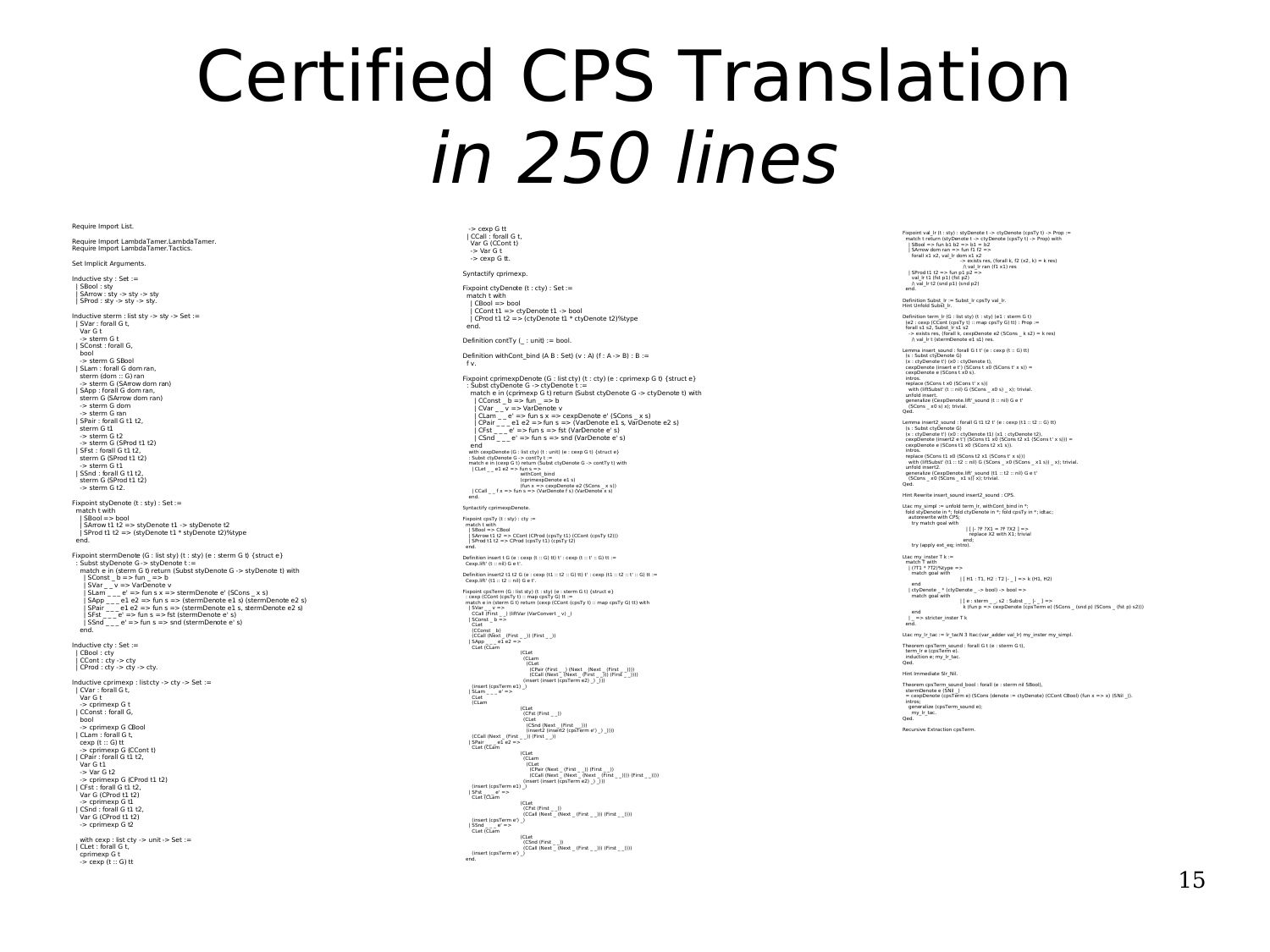#### "Build Process"

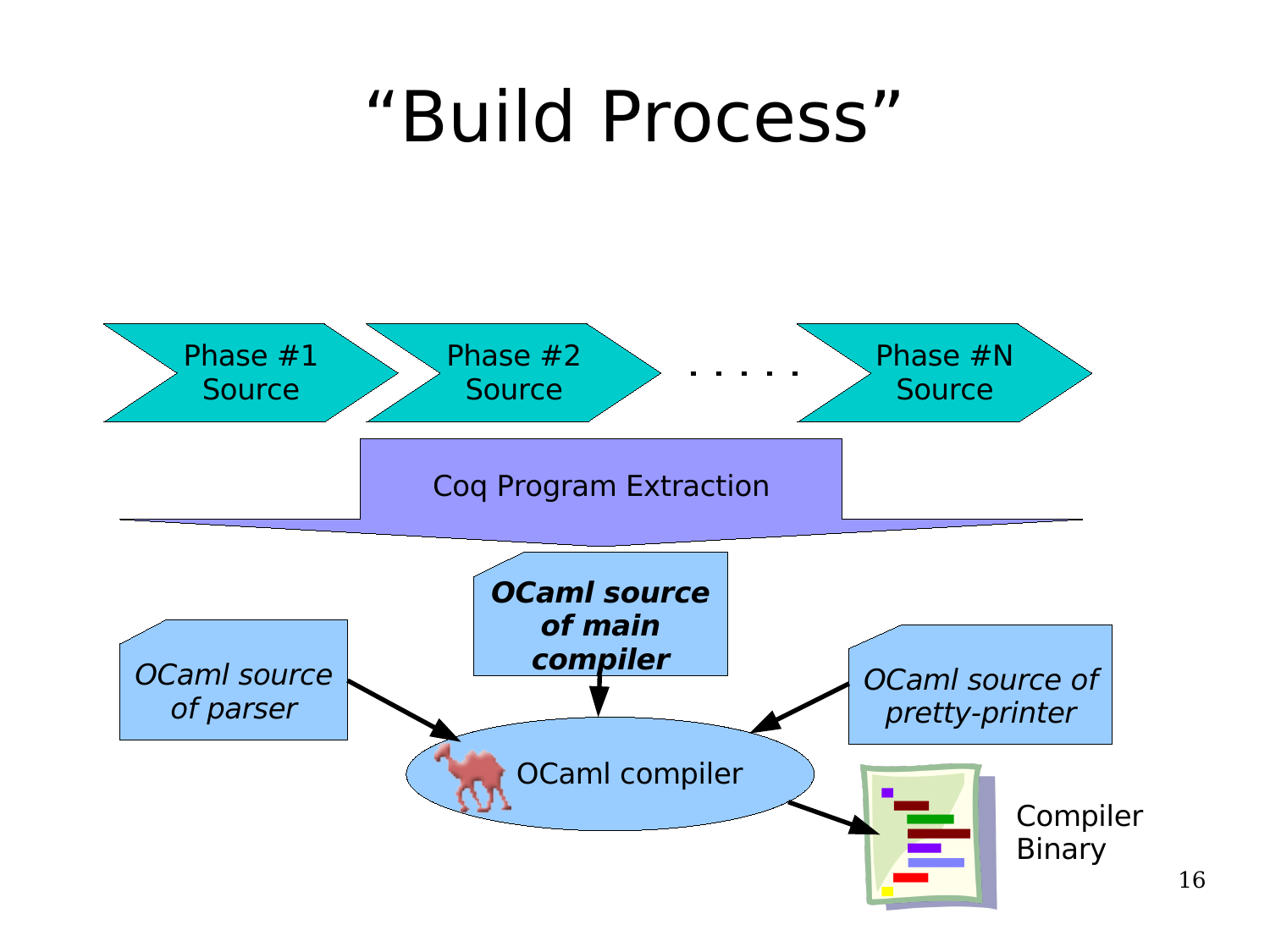# Quick Tour of Useful Tricks

- Dependently-typed abstract syntax
- Denotational semantics
- Generic programming of variablemunging operations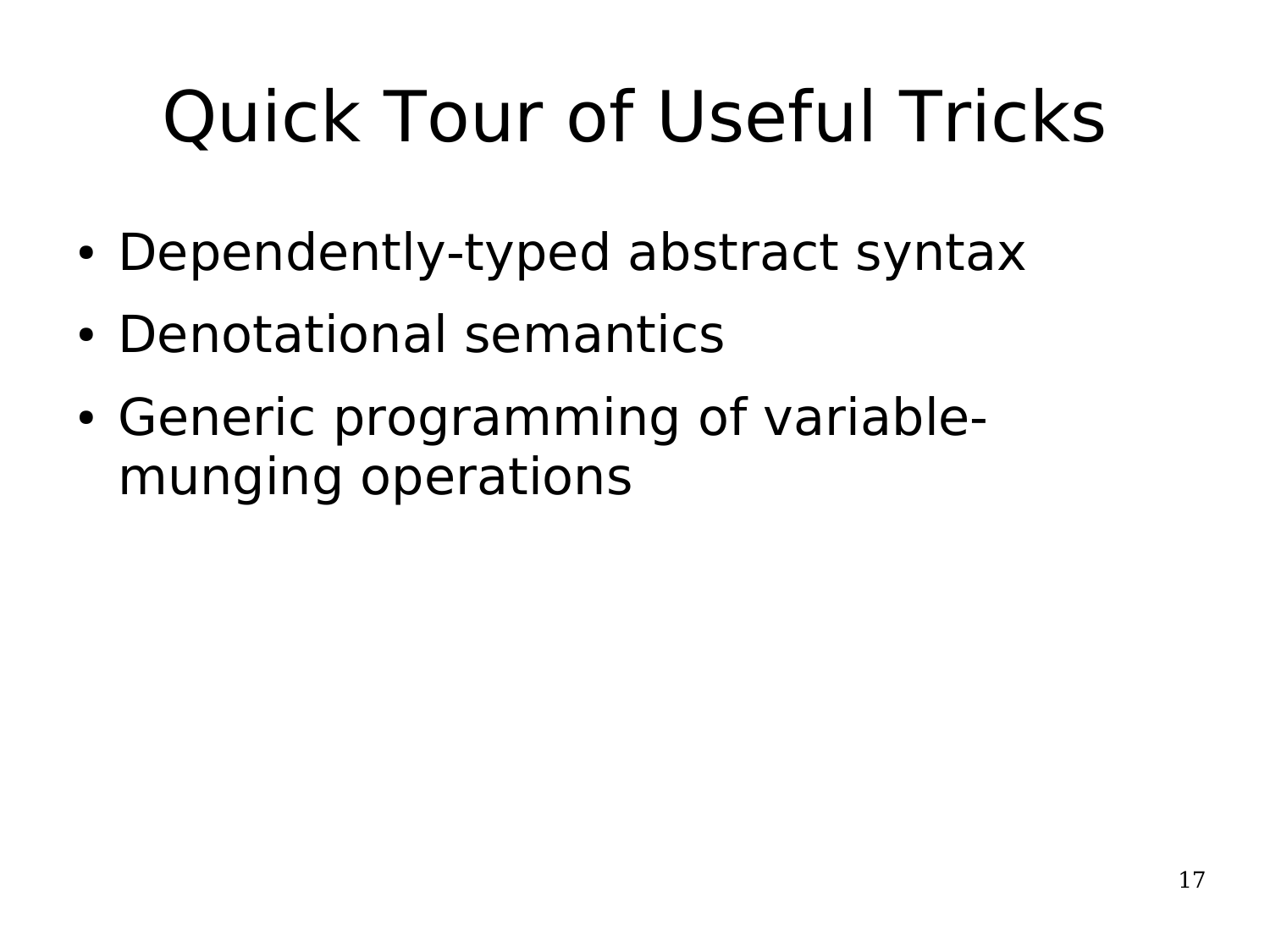## Semantics by "Definitional Compilers"

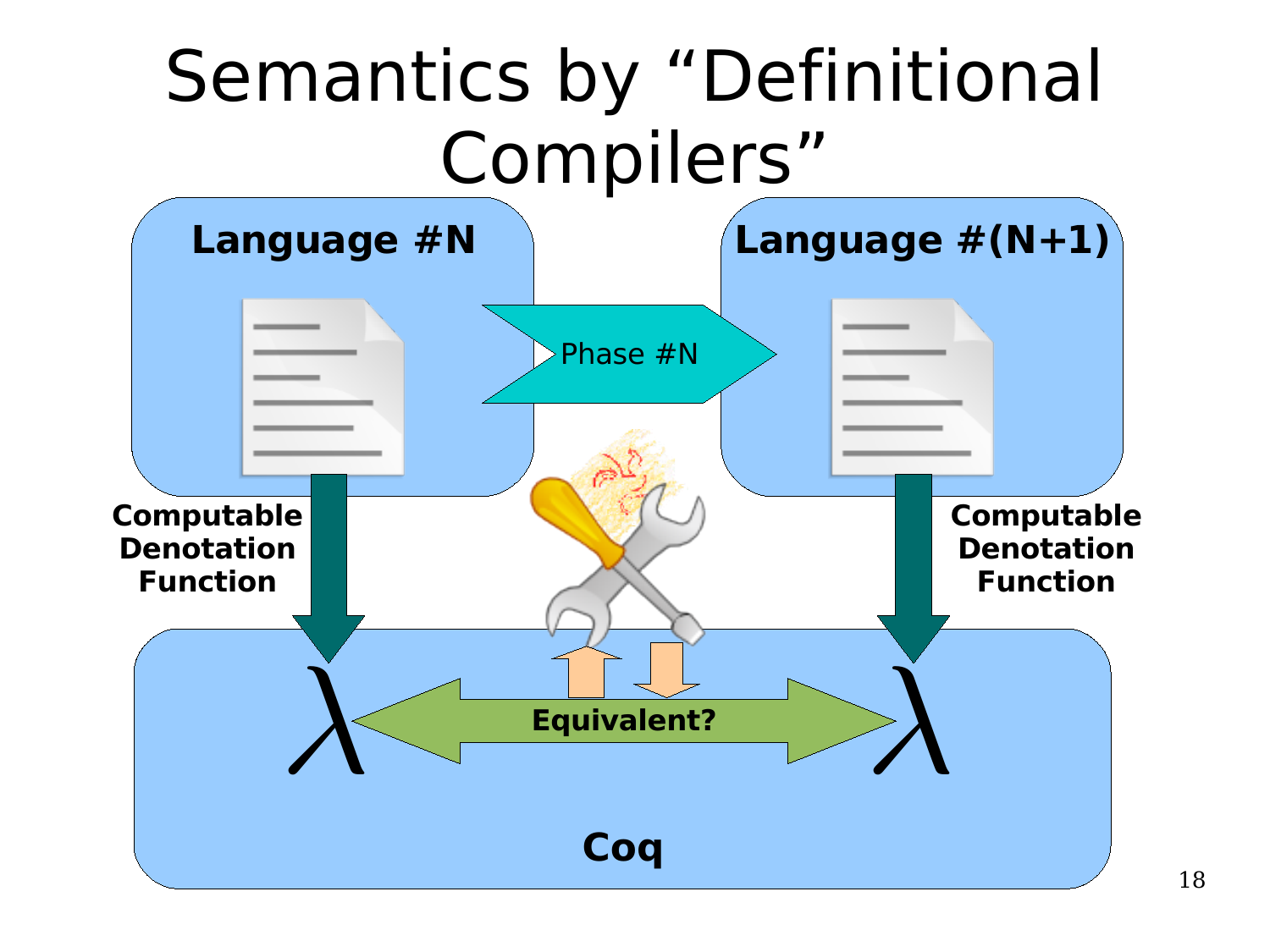## Generic Programming of Variable Manipulation

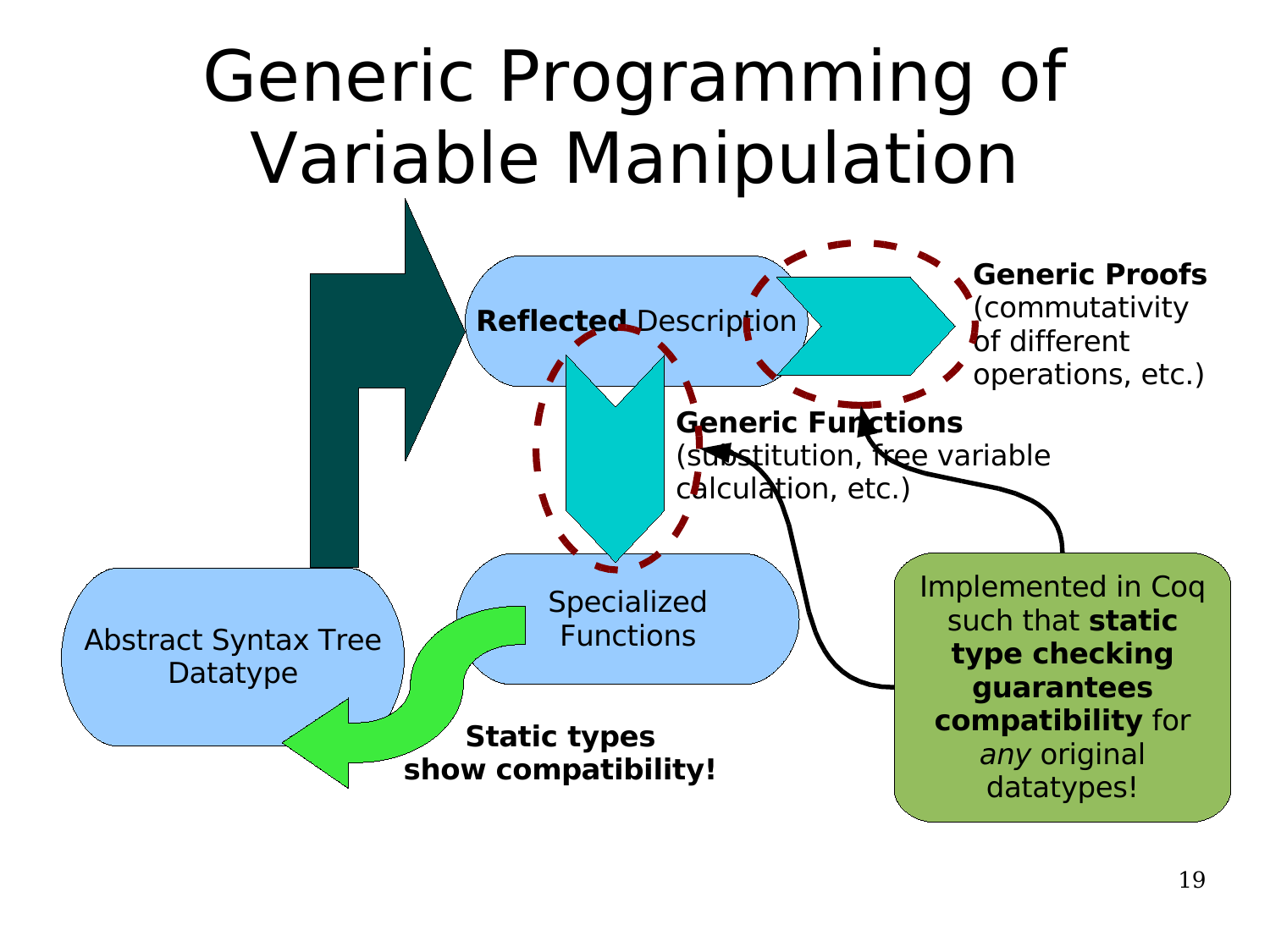| <b>Code/Proof Size Summary</b> |                     |            |
|--------------------------------|---------------------|------------|
|                                | <b>Component</b>    | <b>LoC</b> |
|                                | Source              | 31         |
|                                | $$ to               | 116        |
|                                | Linear              | 56         |
| <b>PL Formalization</b>        | $$ to               | 115        |
| Library:                       | <b>CPS</b>          | 87         |
| 3520 lines of Coq              | $$ to               | 646        |
| 2716 lines of OCaml            | <b>CC</b>           | 185        |
|                                | $$ to               | 1321       |
|                                | <b>Alloc</b>        | 217        |
|                                | $$ to               | 658        |
|                                | <b>Flat</b>         | 141        |
|                                | $$ to               | 868        |
|                                | Asm                 | 111        |
|                                | <b>Dictionaries</b> | 119        |
|                                | <b>Traces</b>       | 96         |
|                                | <b>GC Safety</b>    | 741        |
|                                | Glue code           | 119        |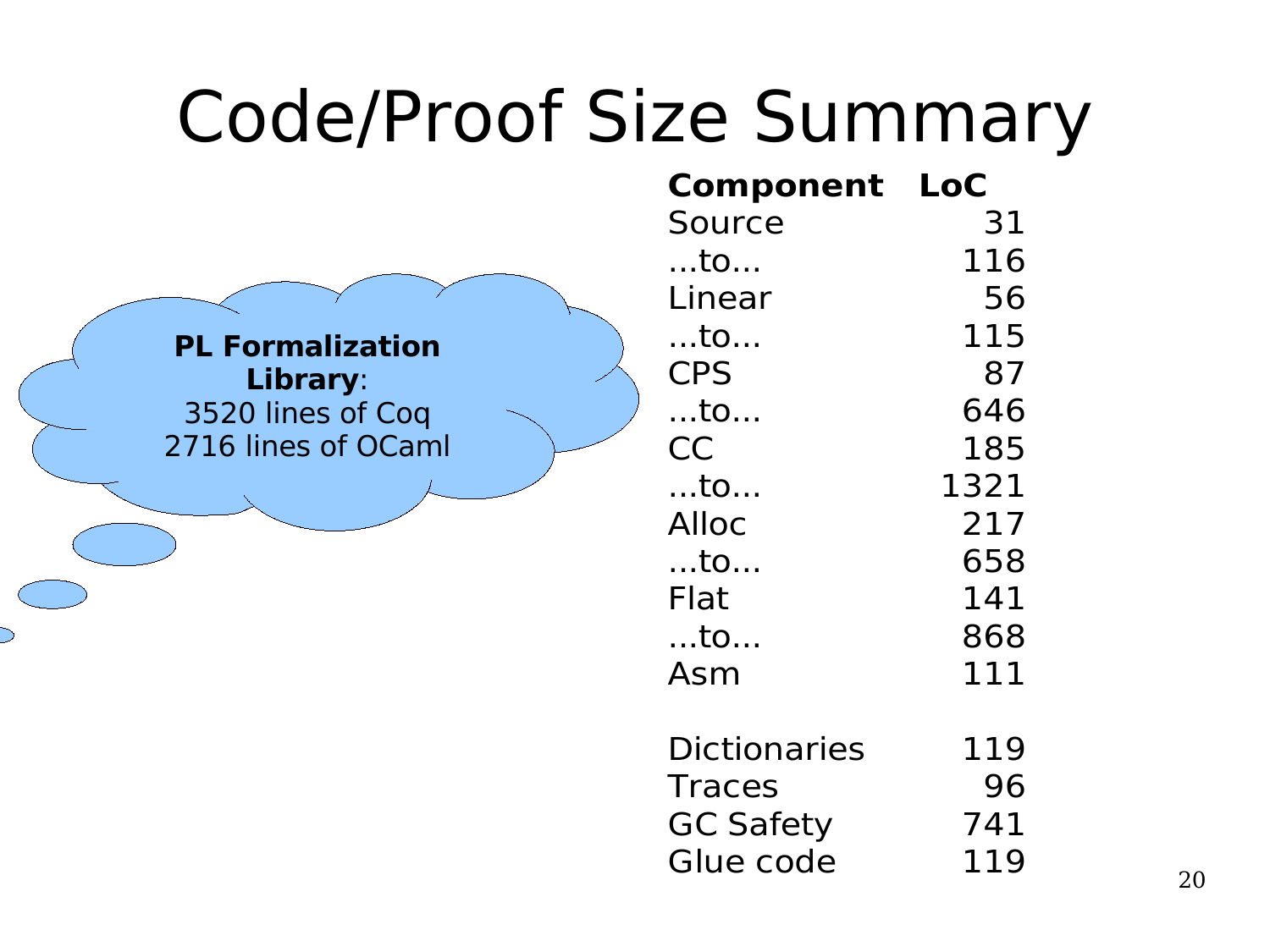# Greedy Quantifier Instantiation

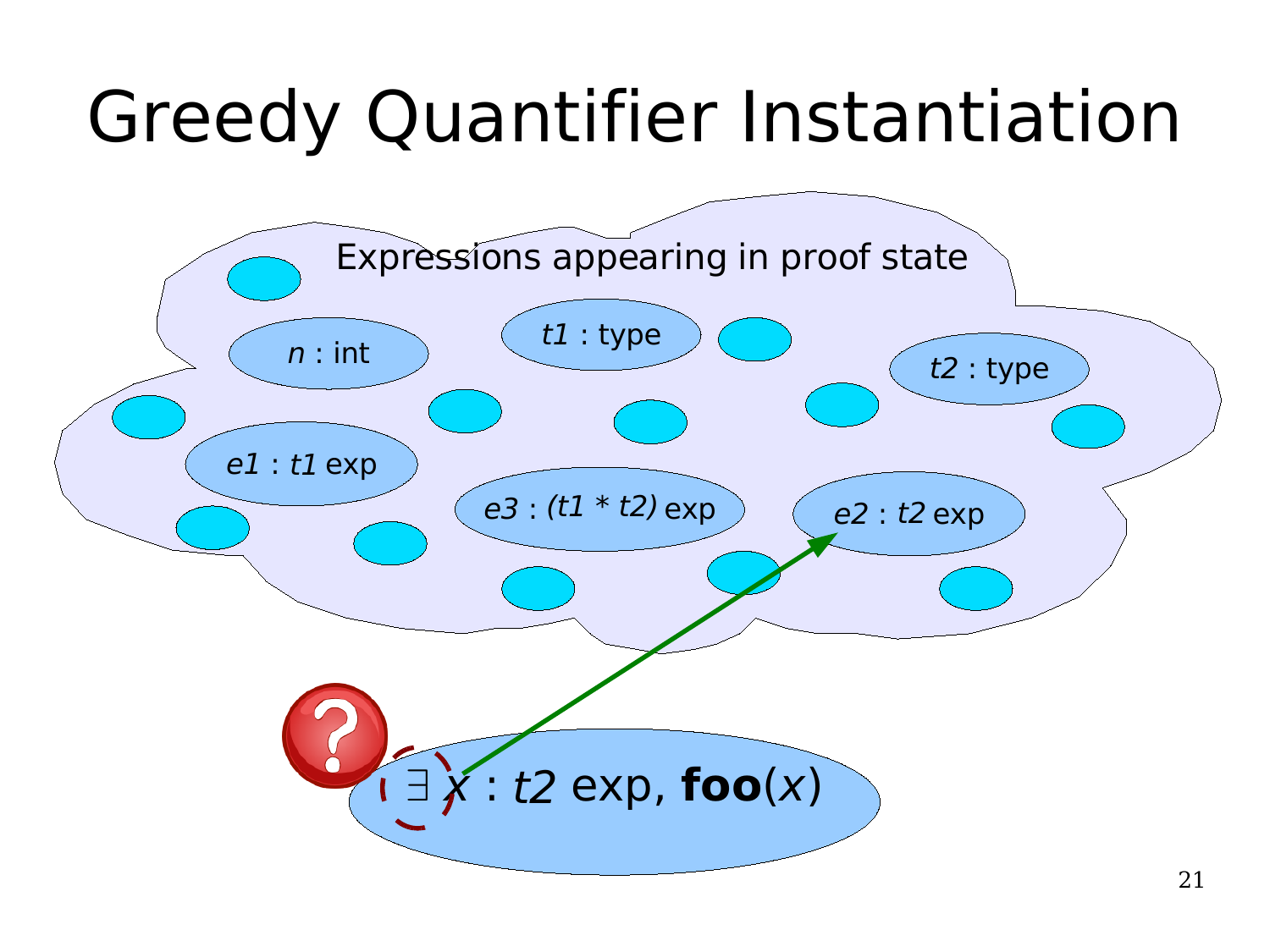## Good News

**Step 1:** Simplify using the definition of compile

**Step 2:** Simplify using the defn. of [] for "let" language

**Step 3:** Simplify using the defn. of [] for base language

**Step 4:** Simplify using core language semantics

**Step 5:** Apply IH2

**Step 6:** Use known fact  $\sigma \simeq \sigma'$ 

**Step 7:** Apply IH1

**Partial Evaluation Logic Programming** This is one of the fundamental operations of theorem proving in Coq! Rich types make this relatively easy to automate!